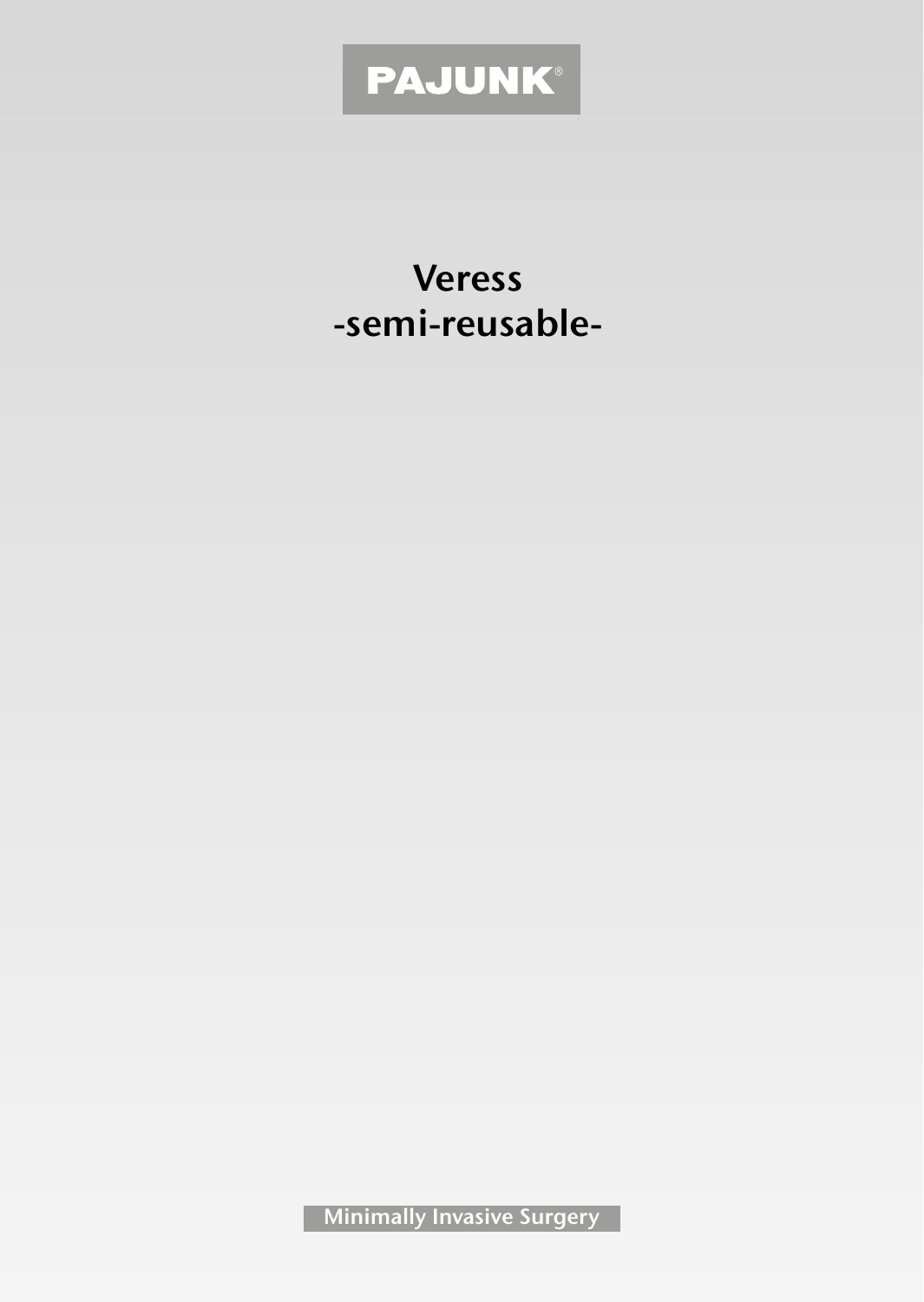

## **Instructions for Use**

#### **Special notice**

*Please read the following information and operating instructions carefully.*  **Rx only** *Caution: Federal law restricts this device to sale by or on the order of a physician.*

*The device may only be used by qualified medical staff in accordance with these user instructions.*

PAJUNK® does not recommend any particular treatment method. Professional medical staff are responsible for the way in which the device is used and for patient selection.

In addition to these instruction for use, the relevant information also applies according to the corresponding specialist literature and current state of the art and knowledge.

Failure to comply with the user instructions invalidates the warranty and puts patient safety at risk.

If used in combination with other products, it is essential that the compatibility information and user instructions for these other products are taken into account. A decision regarding the combined use of devices from different manufacturers (where they do not constitute treatment units) is the responsibility of the user.

*The device must not be used under any circumstances if there are good reasons to suspect incompleteness or damage.*

#### **Device description / compatibility**

The reusable Veress cannula is a double-cannula puncture system consisting of a sharp outer cannula and an atraumatic inner cannula.

Connection: LUER

1206-01xxx series (design with knurled sleeve), 1206-21xxx series (design with hexagonal sleeve)

 $\mathcal{R}$ ) REF 1206-19xxx series **STERILE EO** 

*Please see the current declaration of conformity for product numbers and the scope of these instructions for use.*



*Service life significantly depends on careful handling and appropriate maintenance and cleaning.*

Modular Veress cannula consisting of reusable modular Veress body (REF) 1206-01xxx, 1206-21xxx) and disposable outer cannula  $(\overline{\mathsf{REF}}|1206-19xxx)$ . The sterile disposable outer cannulas  $\overline{\text{REF}}$  1206-19xxx may only be used with the modular Veress bodies **REF** 1206-01xxx and 1206-21xxx.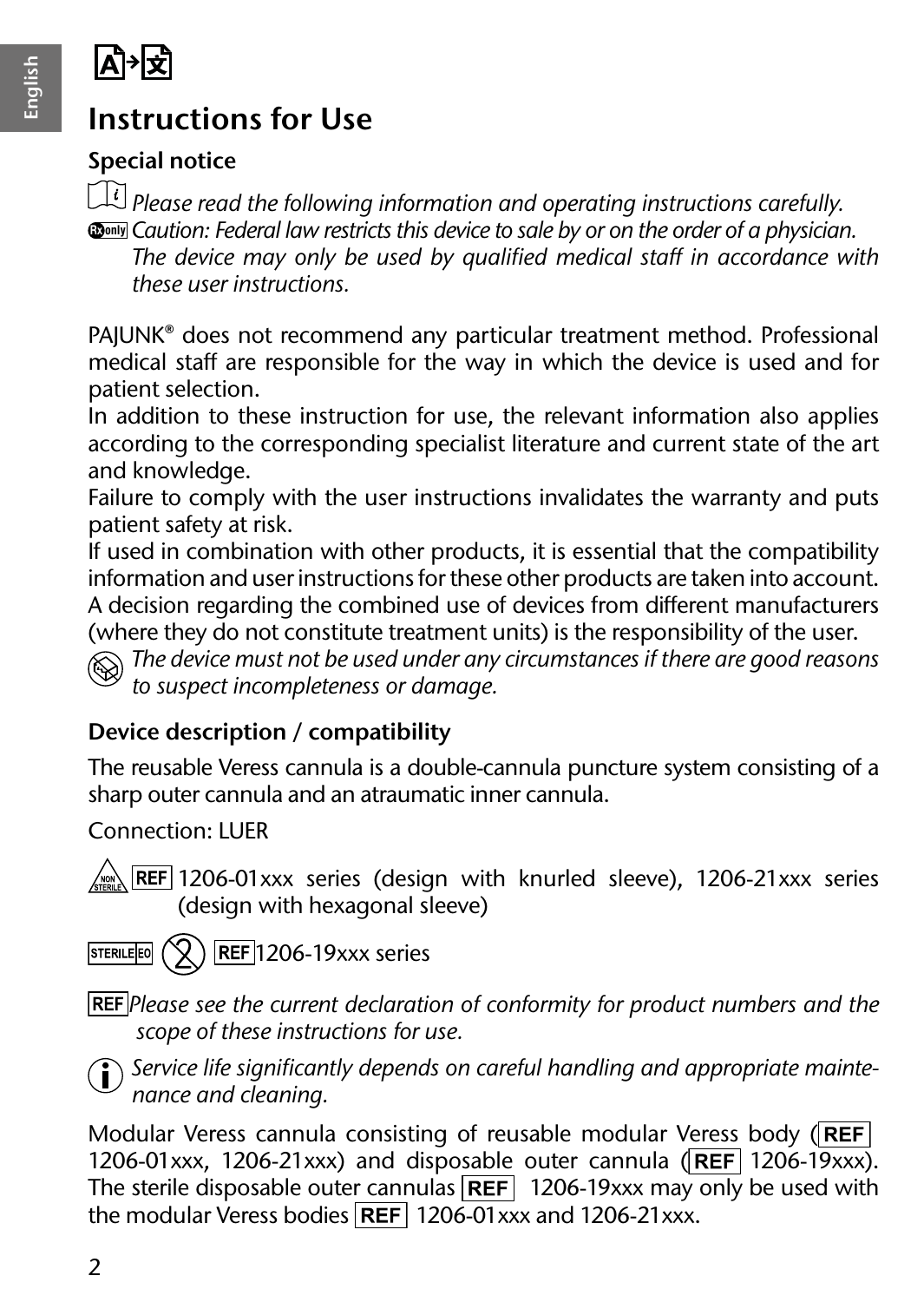#### Connection: LUER

The modular basis **REF** 1206-01080 can be used for thoracentesis in combination with the thoracentesis set **REF** 1210-00-10. Please consult the separate Instructions for use of XS190092.

#### **Intended use**

Initial puncture, optionally followed by gas insufflation

(MR) Warning:

The cannula is not suitable for MRI use!

#### **Indications**

Laparoscopy, thoracoscopy

#### **Contraindications**

*Under no circumstances is the device to be used in the event of known material incompatibilities and/or known interactions.*

Infection at the puncture site

Lack of patient consent

Coagulation disorders

Contraindications usually depend on the minimally invasive procedure that is carried out.

#### **Complication**

- Cannula breakage
- Tissue/bone resistance and the related need to reposition the cannula
- Significant blood vessel trauma during puncture
- Neuronal trauma during puncture
- Allergic reactions (Ni, EO)

Complications usually depend on the minimally invasive procedure that is carried out.



*Users must inform patients of complications typically associated with the procedure.*



*If complications occur while using the device, follow the protocols of your organisation. If this does not resolve the complications, or if they are regarded as serious or untreatable, carefully stop the procedure and remove invasive device components from the patient.*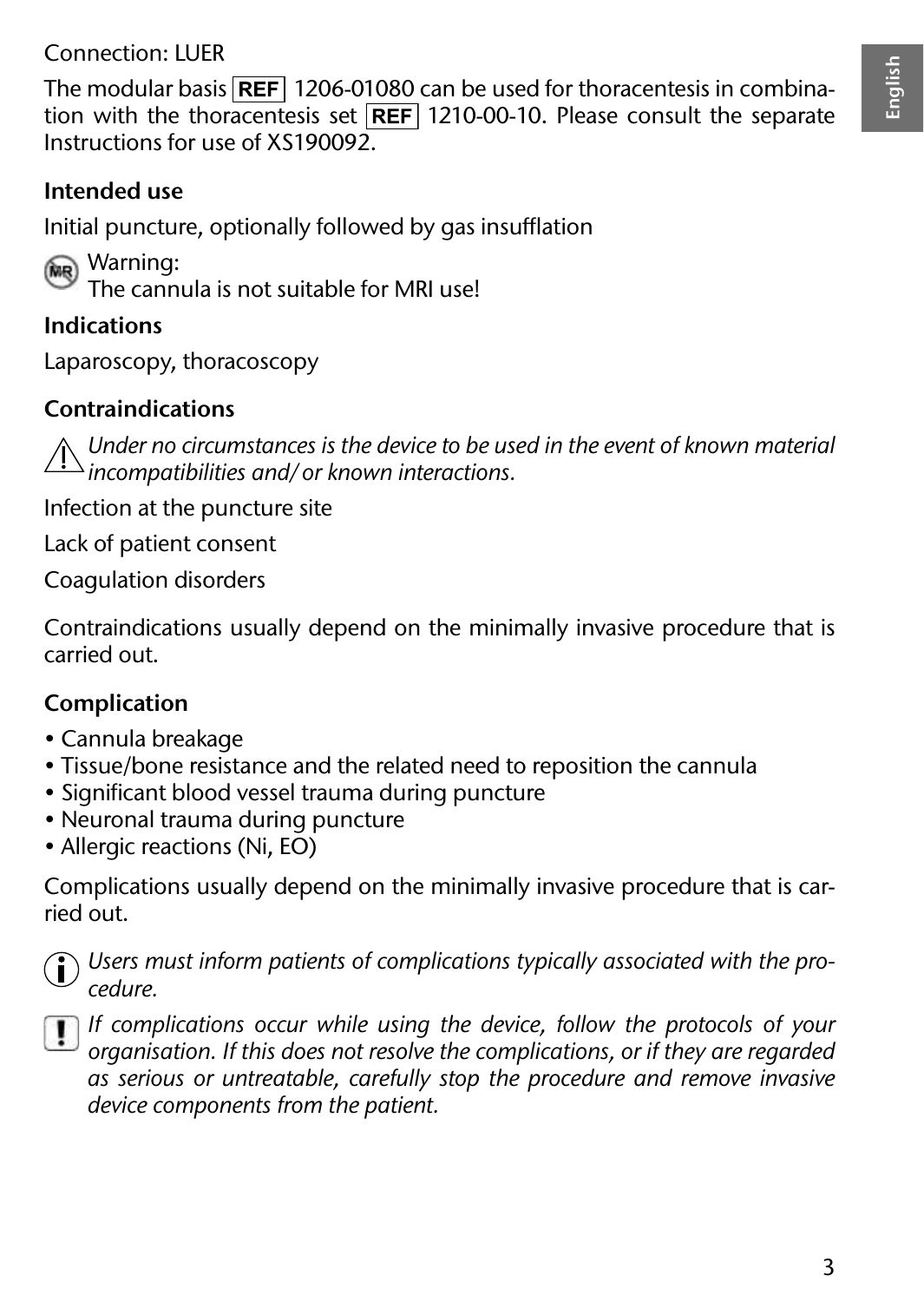#### **Warnings**



*for sterile product:*

This is a disposable medical device for use with only one patient!

*This device must not be re-used under any circumstances!*

*This device must not be resterilised under any circumstances!*

The materials used in the manufacture of this device are not suitable for reprocessing or resterilisation.

This device is not designed to be reprocessed or resterilised.

### $\Lambda$  Unauthorised re-use or reprocessing

- can cause the device to lose the essential performance properties intended by the manufacturer.
- leads to a significant risk of cross-infection/ contamination as a result of potentially inadequate processing methods.
- may cause the device to lose functional properties.
- may cause materials to break down and lead to endotoxic reactions caused by the residues.

## $\sqrt{ }$  for reusable product:

- 1. *Please make absolutely sure that you clean and sterilise all devices delivered in non-sterile condition before using them for the first time!*
- 2. *If an instrument has been contaminated, always process it immediately after use (see instructions for manual pre-cleaning)!*
- 3. Before every use, check the device visually, check its proper function and check tightness of the insufflation cock.
- 4. Sort damaged or faulty instruments and replace them.

## *for puncture:*

- 1. Take care to use devices of suitable dimensions (diameter, length), especially when treating obese patients and children.
- 2. Optional: Perform a puncture incision beforehand on the area where the puncture is to be performed (blood lancet etc.)
- 3. To avoid bending or breaking of the cannula, never apply excessive force to the cannula.
- 4. If you unexpectedly come into contact with bone, change the direction of the cannula. Do not try to overcome bone resistance. Failure to adhere to these rules could cause the cannula to bend or break.
- 5. Repeated bone contact will damage the cannula tip. On no account you should continue to use a cannula damaged in this manner. Remove the cannula (with introduced stylet) in one step.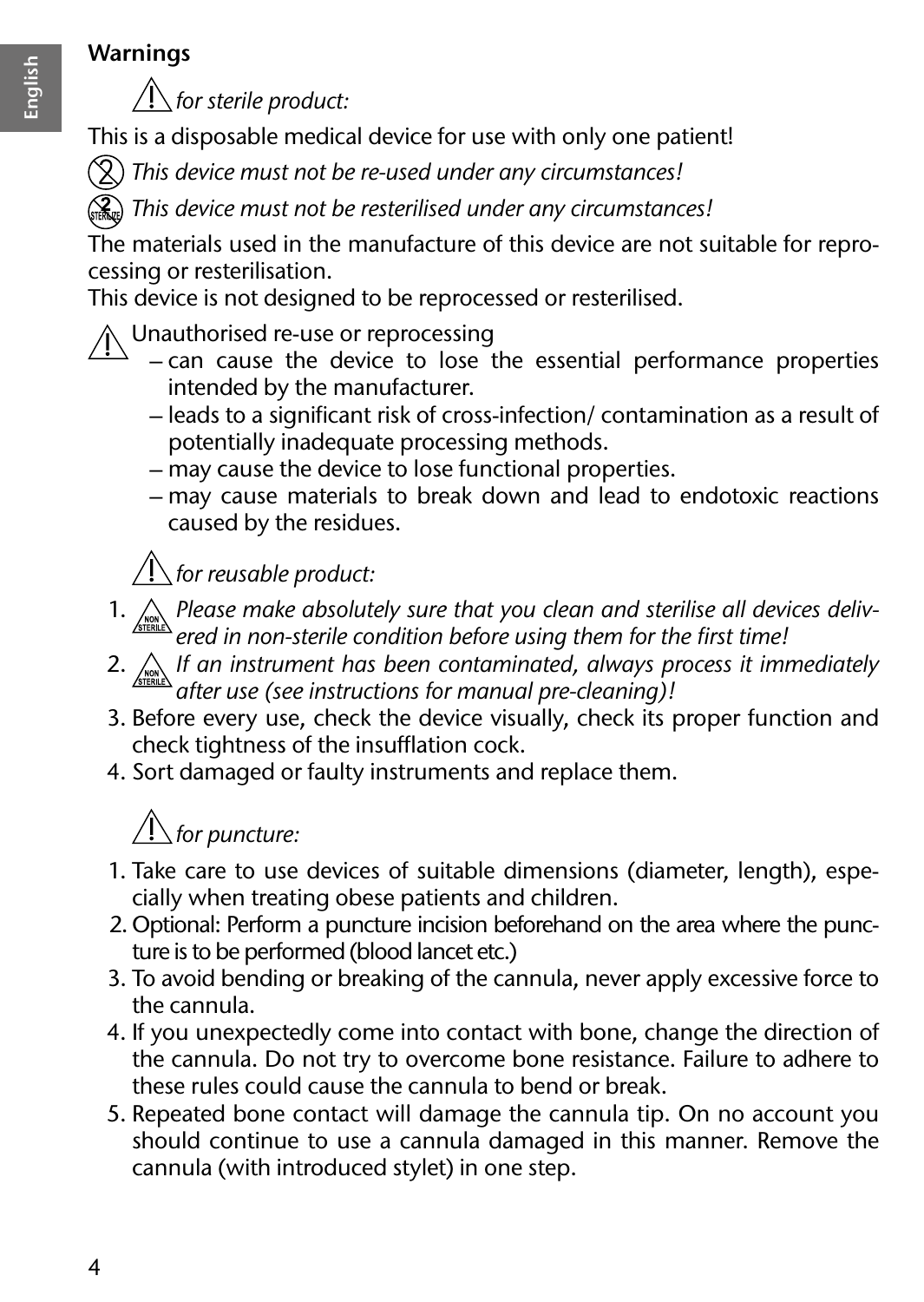#### *for use with other compatible products:*

- 1. When using multiple components, familiarise yourself with their operation before use by checking connections and passages (cannulas, adapters).
- 2. Before disassembly and cleaning, make absolutely sure to keep the correct pairs together! Only correct Veress cannula pairs may be assembled and used for patients!

## *further warning indications:*

- 1.  $\triangle$  Caution: Sharp object warning. The device or device components may,  $\Delta$ depending on the type of tip, have sharp edges or tips. Various infectious pathogens can be transmitted if a stab wound occurs. For practical purposes, the most important of these are the human immunodeficiency virus (HIV), the hepatitis B virus (HBV) and the hepatitis C virus (HCV).
- 2. You must routinely take general precautions for handling blood and bodily fluids when using and disposing of the device, due to the risk of contact with blood-borne pathogens.
- 3. Please note that the continued use of a device of the same type must be assessed cumulatively as described in the legislation on medical devices, even after the device has been exchanged or replaced.

#### **Sequence of use**

- 1. Hold the assembled Veress cannula (puncture system) firmly at the cannula body during puncture.
- 2. Introduce the puncture system slowly at the puncture site with the bevelled tip pointing towards the cranium.
- 3. When the instrument enters the abdomen/thorax, the inner part moves forward with a noticeable click, rendering the puncture system atraumatic.
- 4. Optional: gas insufflation using connections at the insufflation device.
- 5. Remove the puncture system after finishing the puncture.

#### **Assembly/disassembly**

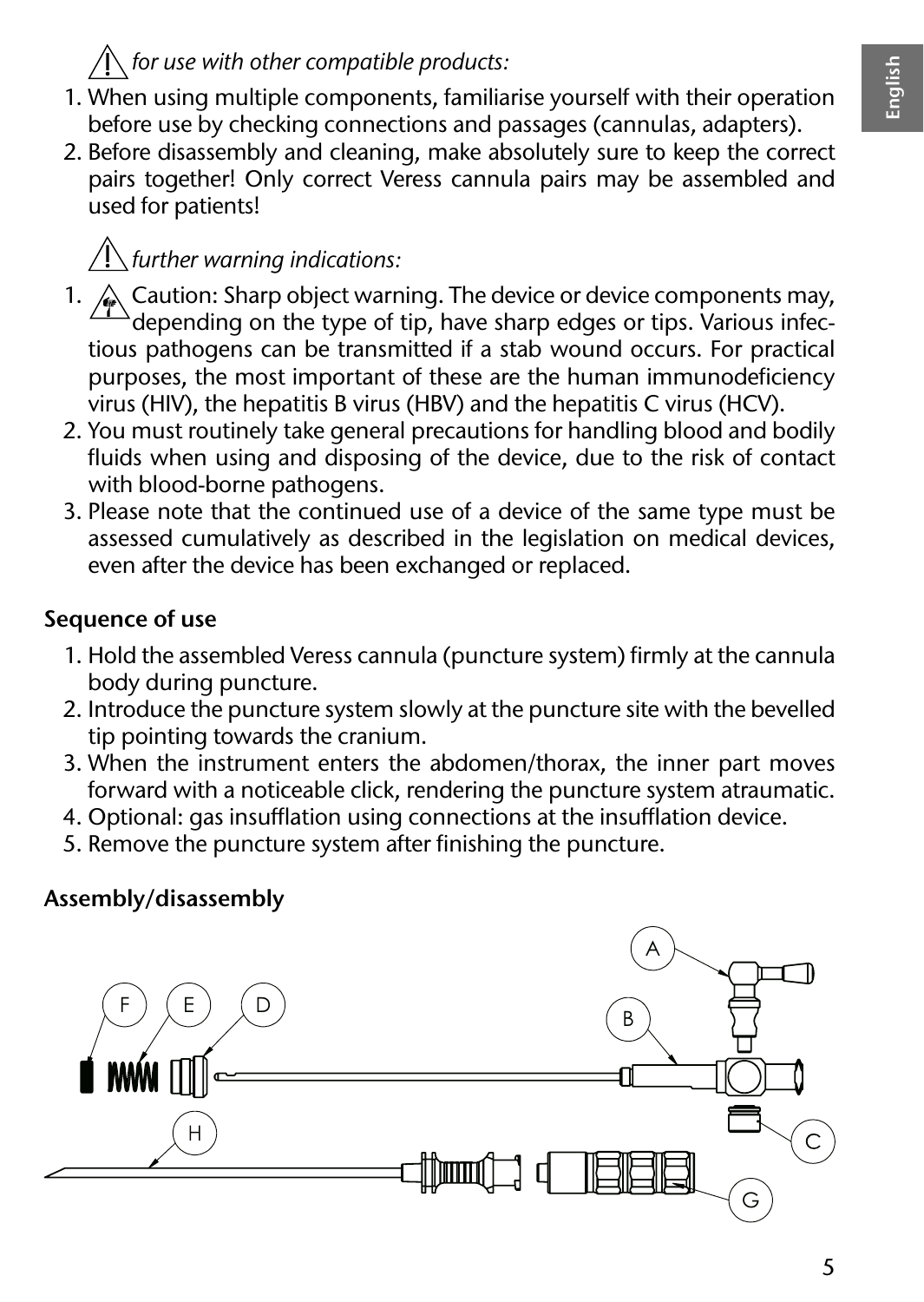#### **Dismantling**

- 
- 1. Unscrew the disposable sharp outer cannula (H) at the plastic hub in anti-clockwise direction. The disposable outer cannula must be disposed of properly after use.
- 2. Unscrew the spring cap (C) at the bottom side of the valve housing (B) and remove the valve cock (A) from its housing.
- 3. Disassemble spring stop (D), spring (E), knurled nut (F) and handle sleeve (G) as shown in the illustration.
- 4. Now clean the components according to the instructions in chapter "Processing".
- 5. Perform maintenance according to the instructions in chapter "Maintenance, inspection and care".

#### **Assembly**

- 1. Insert the valve cock (A) in the valve housing (B). Make sure that the lateral stop pin engages in the groove at the upper edge of the valve housing.
- 2. Screw the spring cap (C) onto the thread of the valve cock (A) at the bottom side of the valve housing and tighten it.
- 3. Assemble spring stop ( $\overline{D}$ ), spring (E), knurled nut (F) and handle sleeve (G) as shown in the illustration.
- 4. Remove the sterile, disposable sharp outer cannula (H) from the blister package. Slide it onto the blunt obturator (B) and screw it in clockwise direction onto the modular Veress body at the plastic hub.
- 5. Now sterilise the components according to the instructions in chapter "Processing".

#### **Processing**

#### *General information*

*Whenever you are working with contaminated instruments, follow the personal protection guidelines of the trade association and similar organisations. Wear appropriate protective equipment and ensure that you have had the necessary vaccinations.*

*Risk of infection: Incorrect processing of instruments puts patients, users and third parties at risk of infection and can impair the performance of the instrument.*



*Instruments used on patients known to have or suspected of having Creutzfeldt-Jakob disease or other prion diseases must be disposed of after one use in accordance with specific national requirements.*



*Always comply with the procedures, equipment and devices validated for the user / operator / central sterilisation unit and check them for compatibility with the information provided here.*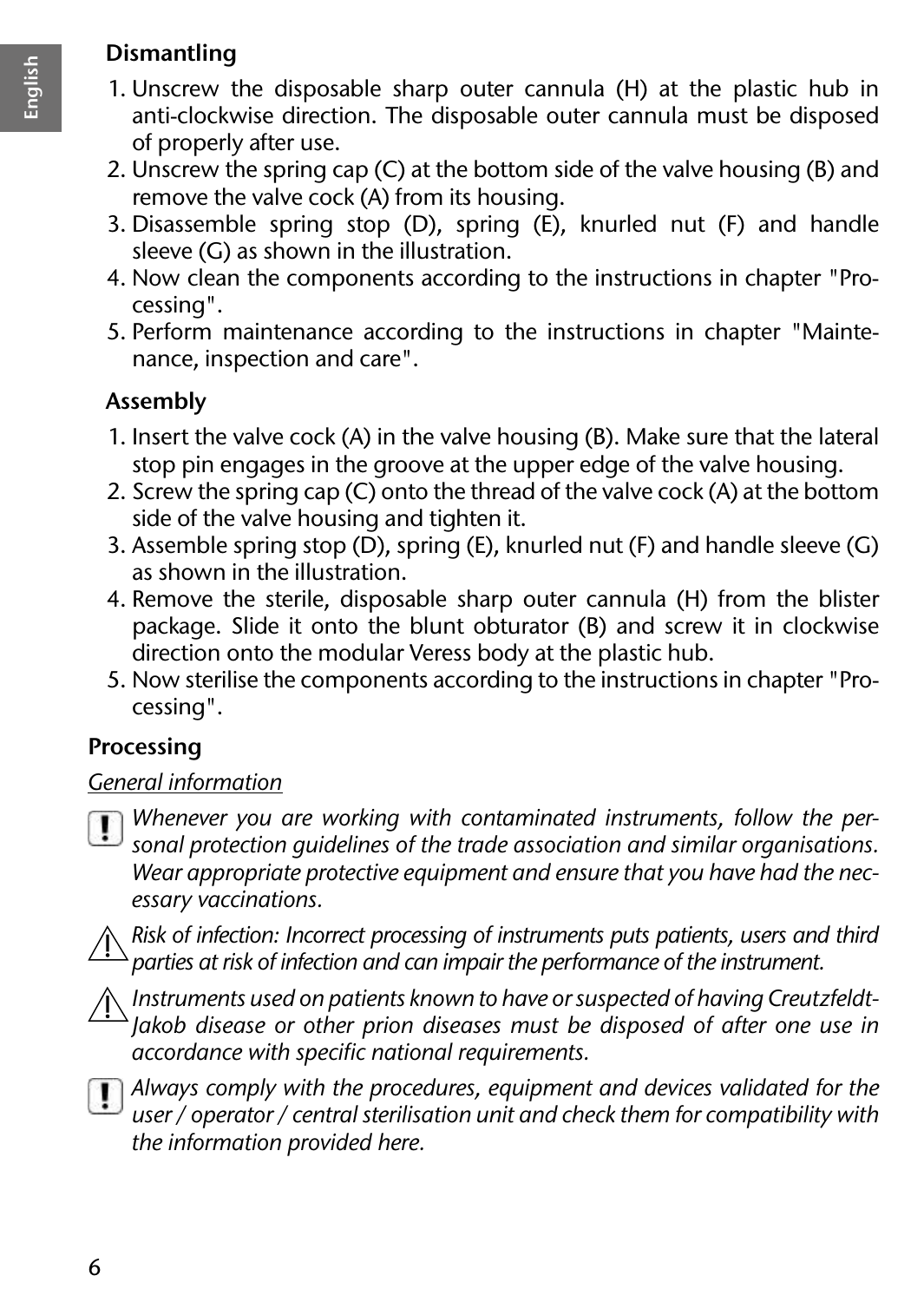*When making up and using solutions, comply with the information on concentration and exposure time provided by the manufacturers of the chemicals. Non-compliance can damage the instrument.*



*Further information on instrument processing can be found at www.a-k-i.org*

#### *Preparation at the place of use*

If an instrument has been contaminated, always clean it immediately after use. To prevent material from drying and adhering to the instrument, large particles of contamination, corrosive solutions and medicinal products must be removed immediately after application of the medicinal product, for example by wiping and rinsing (dry disposal).

#### *Transport*

Use suitable transport containers to transport instruments to the reprocessing site in order to rule out the possibility of them constituting a hazard or undergoing external contamination.

Dry disposal is always preferred, whenever possible. Avoid long storage times.

#### *Preparation before mechanical cleaning*

If an instrument has been contaminated, always process it immediately after use. If the instrument is a multi-piece device, dismantle it into its constituent parts (see chapter on instructions for dismantling).

#### *Pre-cleaning the surfaces:*

Use a brush (no steel brush) or sponge to remove visible contamination or heavy dirt from the surface of the instrument under cold running water (<40 °C; drinking water quality).

#### *Pre-cleaning cavities / lumens:*

Use a suitable brush (no steel brush) to clean the working channels, lumens and cavities of the instrument under cold running water (<40 °C; drinking water quality). Rinse gaps, grooves and cavities approx. 10 seconds with a pressurised water pistol, fitted with an irrigation attachment if necessary.

#### *Manual cleaning / manual disinfection*

Manual disinfection is not necessary.

*Warning: Exclusively manual processing is not permitted. Manual cleaning must always be followed by mechanical cleaning and disinfection.*

#### *Mechanical cleaning and disinfection*

Instrument sets must only be cleaned and disinfected in a suitable cleaning and disinfection machine (CDM).

Use the Vario TD programme to clean thermostable instruments.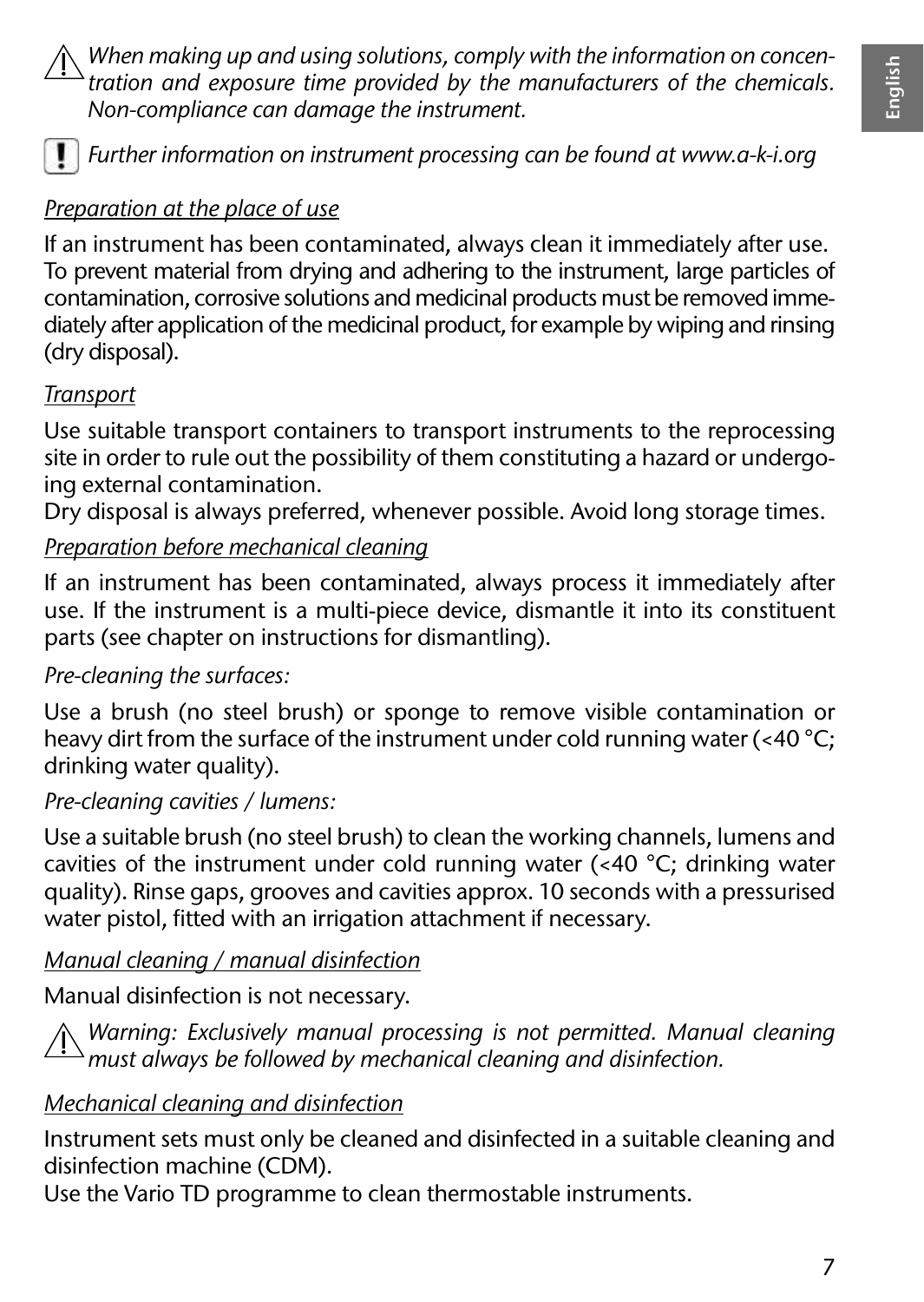PAJUNK® has validated and approved the following cleaning and disinfection process in accordance with DIN EN ISO 17664 or DIN EN ISO 15883:

- Vario TD process parameters:
	- 1 minute pre-washing with cold tap water, drinking water quality, <40 °C
	- Draining
	- 3 minute pre-cleaning with cold tap water, drinking water quality, <40 °C
	- Draining

If Neodisher® Mediclean forte is used:

*• 10 minutes cleaning at 55 °C (+5/-1 °C), dosage acc. to the following table and demineralised water*

If Neodisher® MediZym is used:

- *10 minutes cleaning at 45 °C (+5/-1 °C), dosage acc. to the following table and demineralised water*
- Draining
- 3 minutes rinsing with demineralised water (<40 °C)
- Draining
- 2 minutes rinsing with demineralised water (<40 °C)
- Draining
- 5 minutes thermal disinfection at 93 °C ( $\pm$  2 °C) (A0 =3000) and demineralised water
- Draining
- 30 minutes hot air drying at >60 °C (in the cleaning chamber)

| Chemical                     | Manufacturer | Category                | pH value     | Dosage                        |
|------------------------------|--------------|-------------------------|--------------|-------------------------------|
| Neodisher<br>Mediclean forte | Dr. Weigert  | Alkaline deter-<br>aent |              | $10.4 - 10.8*$ 0.5 % (5 ml/l) |
| Neodisher<br>MediZym         | Dr. Weigert  | Enzymatic<br>detergent  | $7.6 - 7.7*$ | $0.5\%$ (5 ml/l)              |

\* Data in accordance with manufacturer data sheet

Connect individual parts with lumens and channels directly to the cleaning and disinfection machine. Connect non-dismountable instrument sets with cleaning channel, if any, directly on the Luer-Lock port to the special lumen-cleaning element in the cleaning and disinfection machine.

When selecting the cleaning programme, bear in mind the material from which the instrument to be cleaned is made (e.g. stainless steel for medical instruments, chromed surface, aluminium).

*Always comply with the instructions of the device and detergent manufacturers.*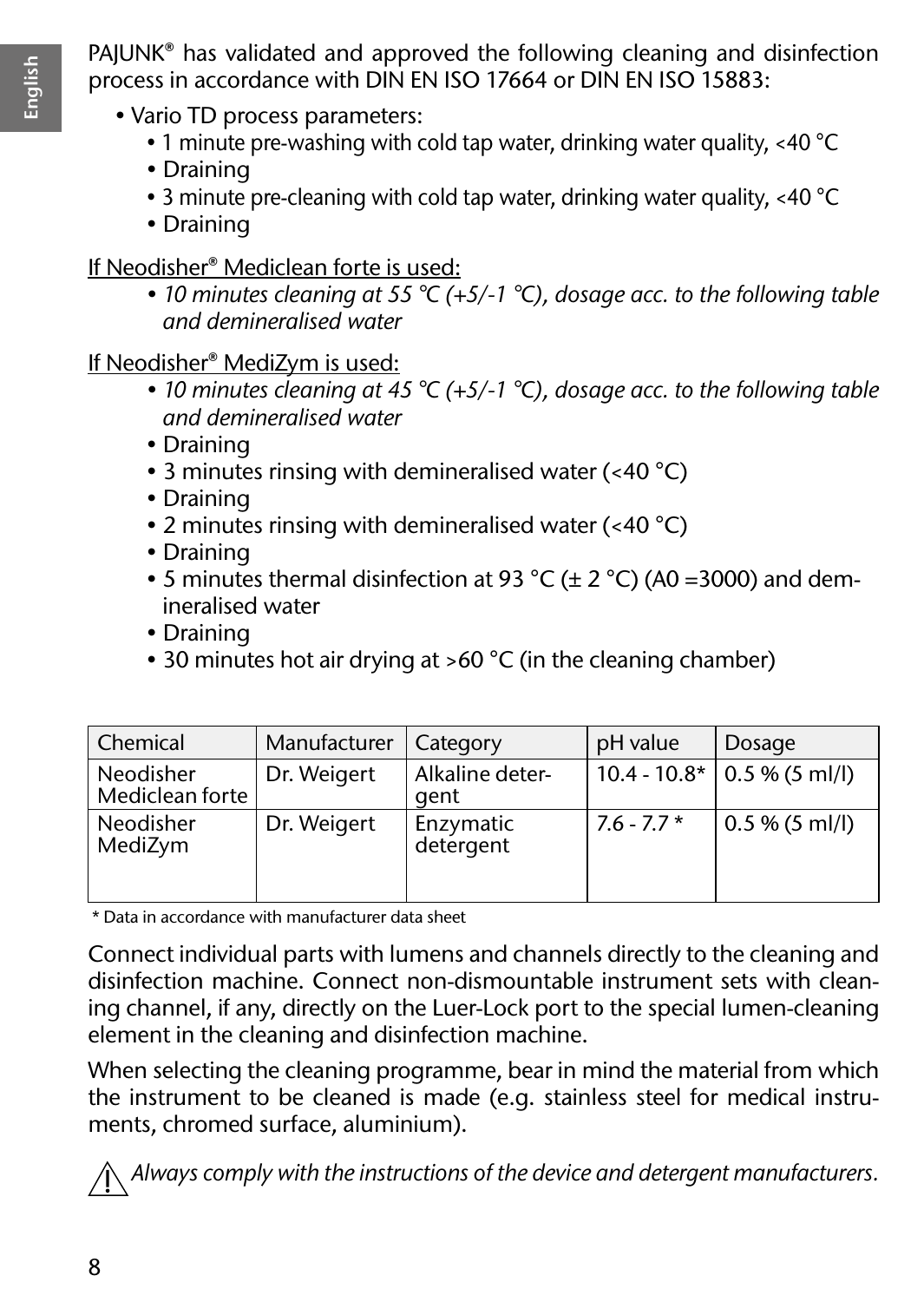#### *Drying*

The instrument may need to be manually dried after cleaning.

#### *Maintenance, inspection and care*

Leave the instrument set to cool to room temperature.

Perform a visual check on the cleaned and disinfected instrument, paying attention to cleanliness, completeness, damage and dryness.

Particularly check the cannula tip for damage. If any contamination or residue is found during this check, the instrument must undergo another complete cleaning and disinfection process.

Any parts of the instrument that are found to be damaged, incomplete, corroded, bent, broken, torn or worn must be removed or replaced.

Dry the instrument again if there is any residual moisture.

Instruments with damaged or missing chrome coating may not be used. Reassemble the dismantled instrument set according to the assembly instructions.



PAJUNK® *recommends that instruments be handled carefully and gently, and that this user manual be closely followed, in order to maximise their useful life. The useful life of the instrument depends to a very large extent on careful handling and the performance of appropriate care and maintenance measures.*

#### *Packaging system*

Only use standardised and permitted packaging systems in accordance with EN 868 parts 2-10, EN ISO 11607 parts 1+2, DIN 58953.

#### *Sterilisation*

*Warning: Instruments used on patients known to have or suspected of having Creutzfeldt-Jakob disease or other prion diseases must be disposed of after one use in accordance with specific national requirements.*

PAJUNK® has validated and approved the following process:

Make sure that the insufflation cock is open.

*Steam sterilisation:*

The fully mounted instrument must be sterilised in accordance with a validated steam sterilisation process (e.g. steriliser according to DIN EN 285 and validated according to DIN EN 17665-1).

When following the fractionated vacuum procedure, sterilise according to the 134 °C/ 3-bar programme, with a minimum holding time of 5 minutes (in accordance with the recommendations issued by the Robert Koch Institute and the German Federal Institute for Drugs and Medical Devices). The drying time is 30 minutes.

Allow devices / instruments to cool to room temperature before using them again. Keep instrument sets that have undergone steam sterilisation in suitable containers used only for this purpose.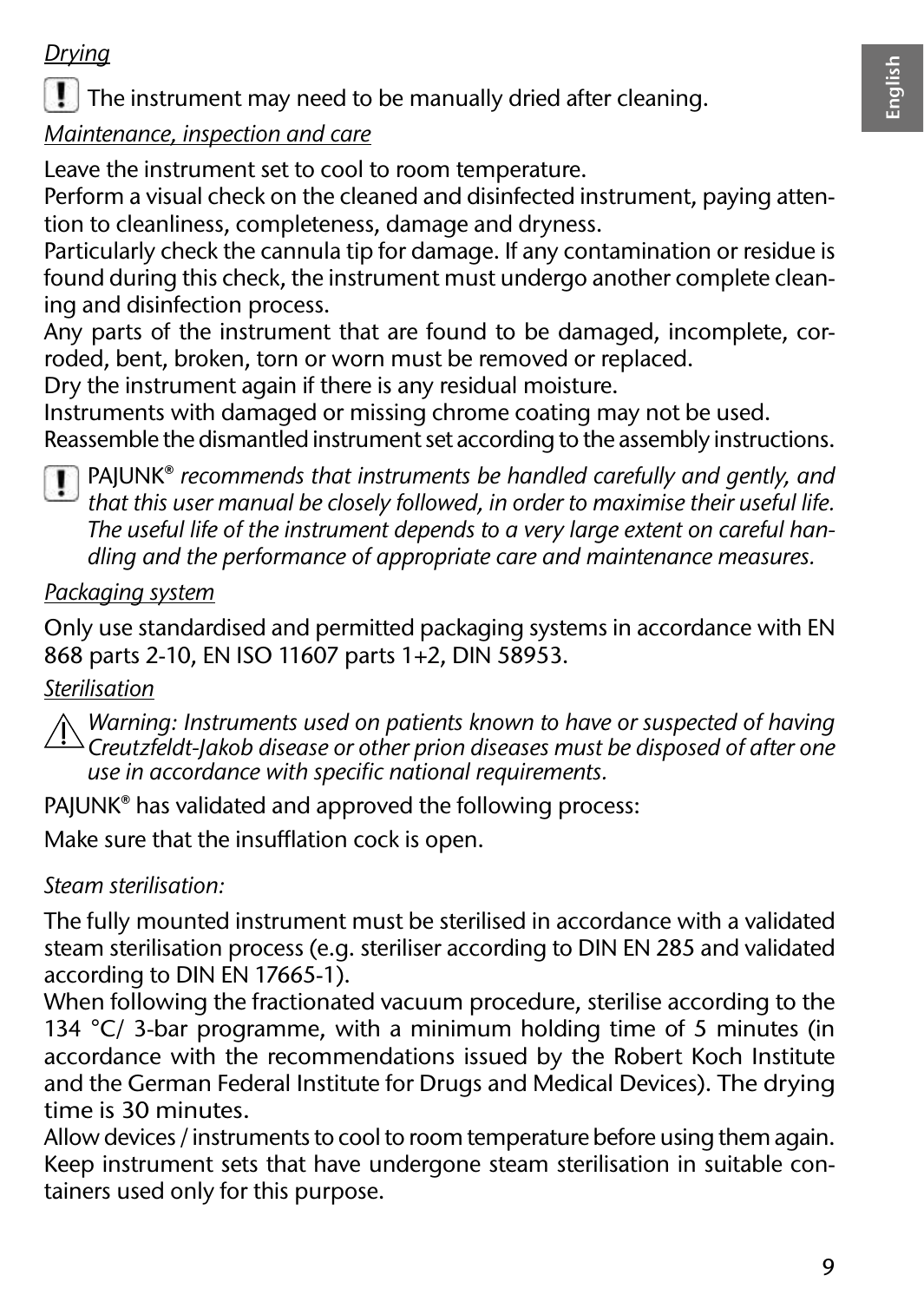#### *Transport to the place of use*

Use suitable transport systems.

#### *Reprocessing restriction*

The end of device life is determined primarily by wear, damage caused by use, careful handling and appropriate storage.

Frequent reprocessing in accordance with the reprocessing instructions supplied by the manufacturer does not affect the instruments' performance.

#### *Repair*

Devices sent to PAJUNK® for repair under warranty or at the user's expense must be thoroughly cleaned and sterilised before being sent back. Sterility must be noted on the covering letter or package.

#### **Operating and storage conditions**

Temperature limit  $+10 °C$  to  $+30 °C$ Humidity limitation 20 % to 65 % Keep away from sunlight Keep dry

#### **General information**

The devices are manufactured in accordance with globally applicable guidelines for hazardous substances.

*Any serious incident that has occurred while using the device should be reported to the manufacturer and the corresponding authorities of the country the user and/or patient are residing in.*

PAJUNK® GmbH Medizintechnologie, Karl-Hall-Strasse 1, 78187 Geisingen, Germany.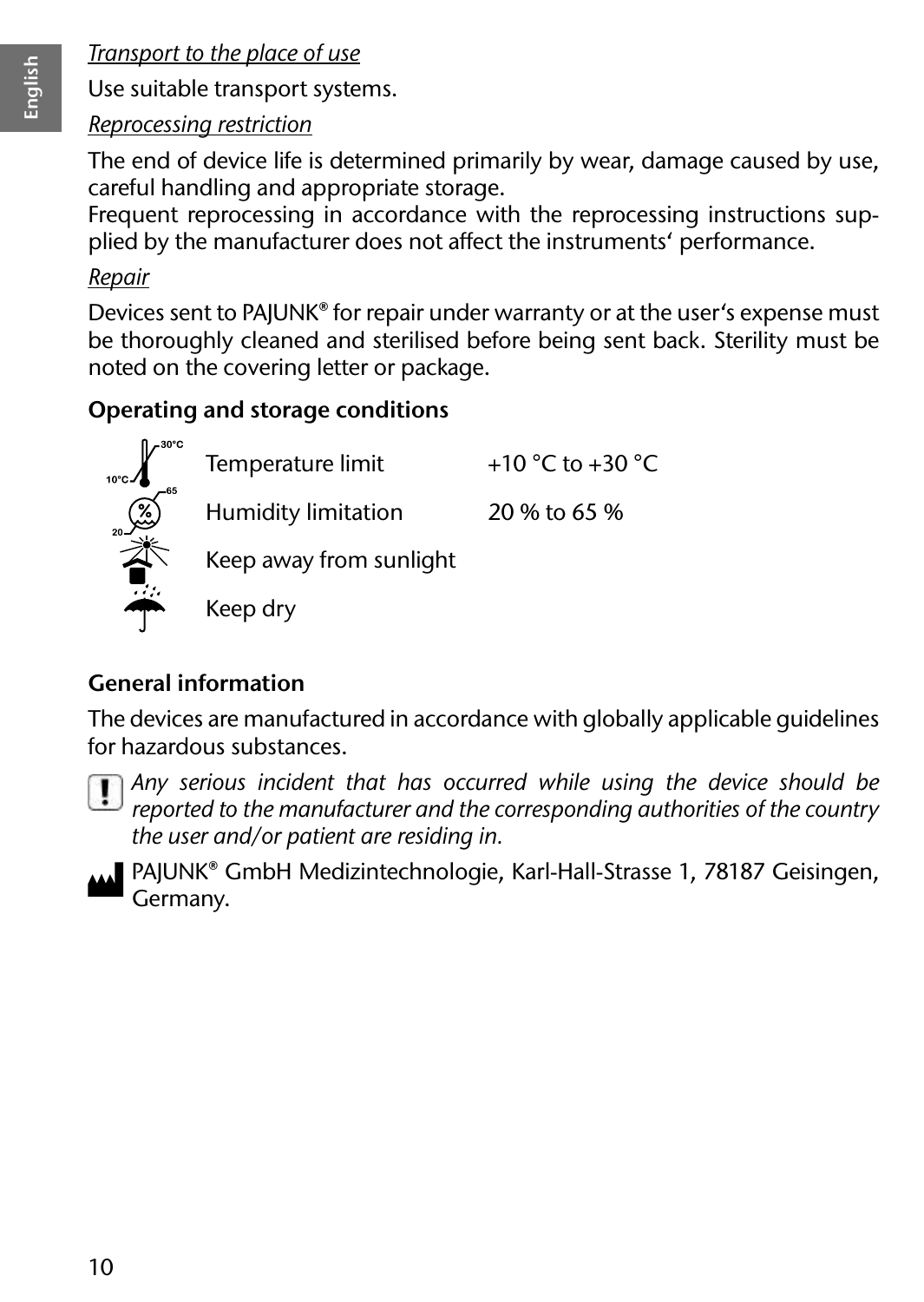#### **Key to symbols used in labelling**



- 
- **Manufacturer** 
	-
- $\overline{\text{REF}}$  Catalogue number
	- Do not use if package is damaged
	- Keep dry
	- Humidity limitation
	-
- Date of manufacture
- $\boxed{\text{LOT}}$  Batch code



- Non-sterile
- Keep away from sunlight
- Temperature limit
- Consult instructions for use

| Manufacturer                     |         | <b>Conly</b> Caution: Federal law restricts this<br>device to sale by or on the order |
|----------------------------------|---------|---------------------------------------------------------------------------------------|
| Catalogue number                 |         | of a physician                                                                        |
| Do not use if package is damaged |         | MR unsafe                                                                             |
| Keep dry                         |         | Advice                                                                                |
| Humidity limitation              |         | Information                                                                           |
| Caution                          |         | (Conta) Product is in conformity with the                                             |
| Date of manufacture              |         | applicable requirements set out<br>in Community harmonization                         |
| Batch code                       |         | legislation and is monitored by a<br>notified body                                    |
| Non-sterile                      |         | Sharp object warning                                                                  |
| Keep away from sunlight          |         | Quantity                                                                              |
| Temperature limit                | lAl→lxl | Translation                                                                           |
| Consult instructions for use     |         | Medical device                                                                        |
|                                  |         |                                                                                       |